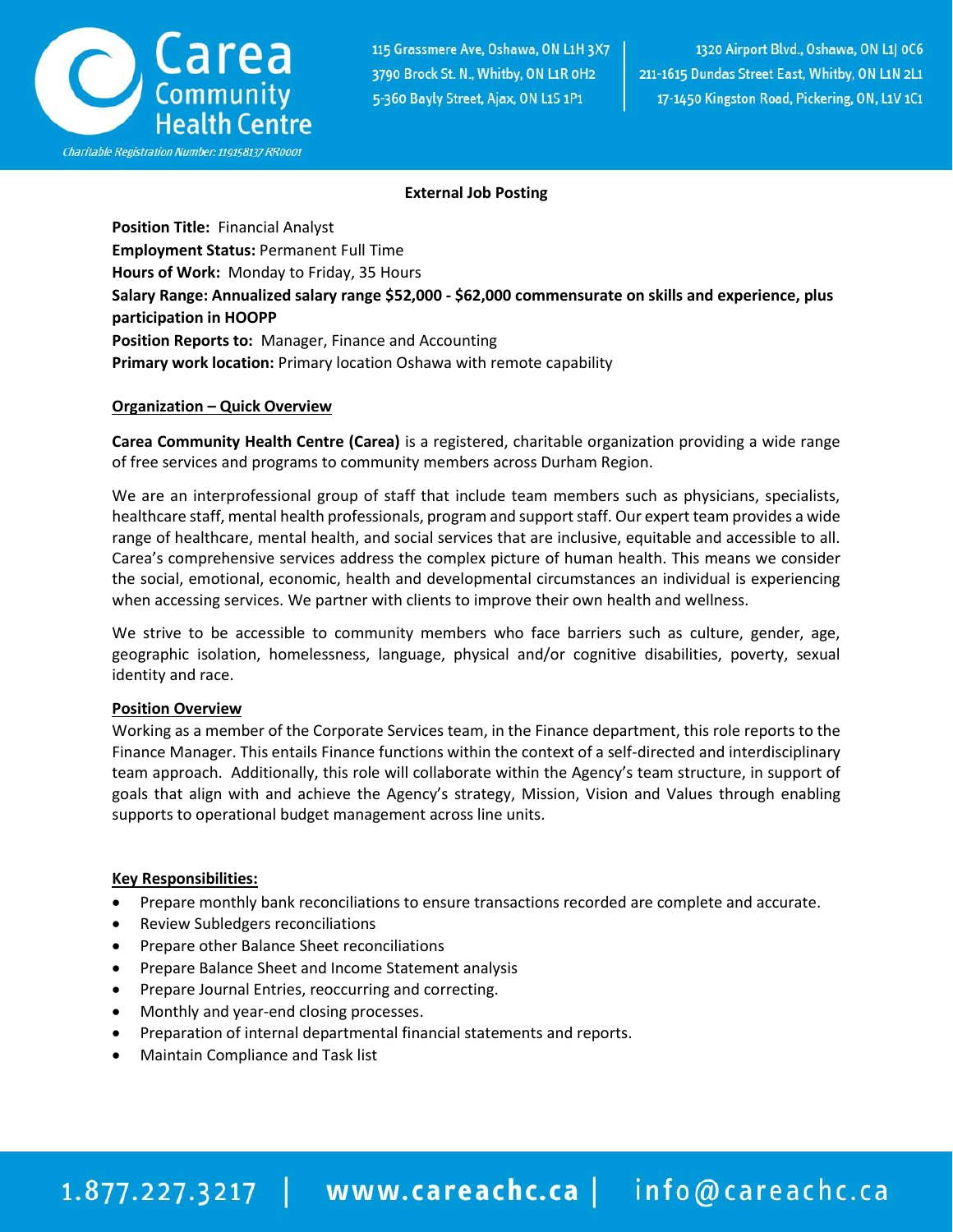

Charitable Registration Number: 119158137 RR0001

- Ensure that donations are entered and maintained in Blackbaud software, ensuring that funds are processed in both MS Dynamics Great Plains (GP) and Blackbaud systems to the proper account number and accordance with Agency funds definition.
- Prepare tax rebate for submissions, ensures compliance with all payment, reporting and other tax requirements
- Ensures all financial accounts, records and reports are audit-ready at the end of the fiscal year and are compliant with the Canadian GAAP
- Review continuous improvement of Finance processes
- Perform year-end balancing and reporting
- Assist Accounting Analyst with AP processing (matching, coding invoices, issuing cheques, statement reconciliation)
- Assist Accounting Analyst with credit card reconciliations and processing of credit card transactions in MS Dynamics Great Plains (GP)
- Perform other related duties as assigned.

### Other duties within scope of duties include:

- Analyze transaction information.
- Through knowledge and understanding and ensure compliance to Canadian GAAP, Ontario Healthcare Reporting Standard, Organizations' Policy and Procedure.
- Resolve issues with delinquent late or outstanding employee reimbursement and credit card reports.
- Research, track and restore accounting or documentation problems and discrepancies.
- Resolving payment discrepancies and disputes on behalf of the company
- Contribute/participate in team-based duties as assigned, including contribution to operational and team effectiveness of the Corporate Services Team, and overall Workplace Success initiatives across the organization.
- Actively participate/partner on projects/committees, internal and external as applicable.
- Collaborate with the finance team members and other departments to maintain company financial health.

#### **Key Qualifications**

- Bachelor's degree in Accounting, Finance or Business
- Pursuing CPA or newly designate is preferred
- 2+ years of experience
- Thorough understanding of GAAP and accounting functions/practices
- Function in accordance with established standards, policies, and procedures
- Proven quality service orientation
- Strong listening, oral and written communication skills
- Self-motivator with ability to work independently
- Willingness to work as a team and maintain comradery in the department and organisation.
- Must enjoy spending time with details as this role is detailed and routine oriented within a fastpaced finance department

# 1.877.227.3217 | www.careachc.ca | info@careachc.ca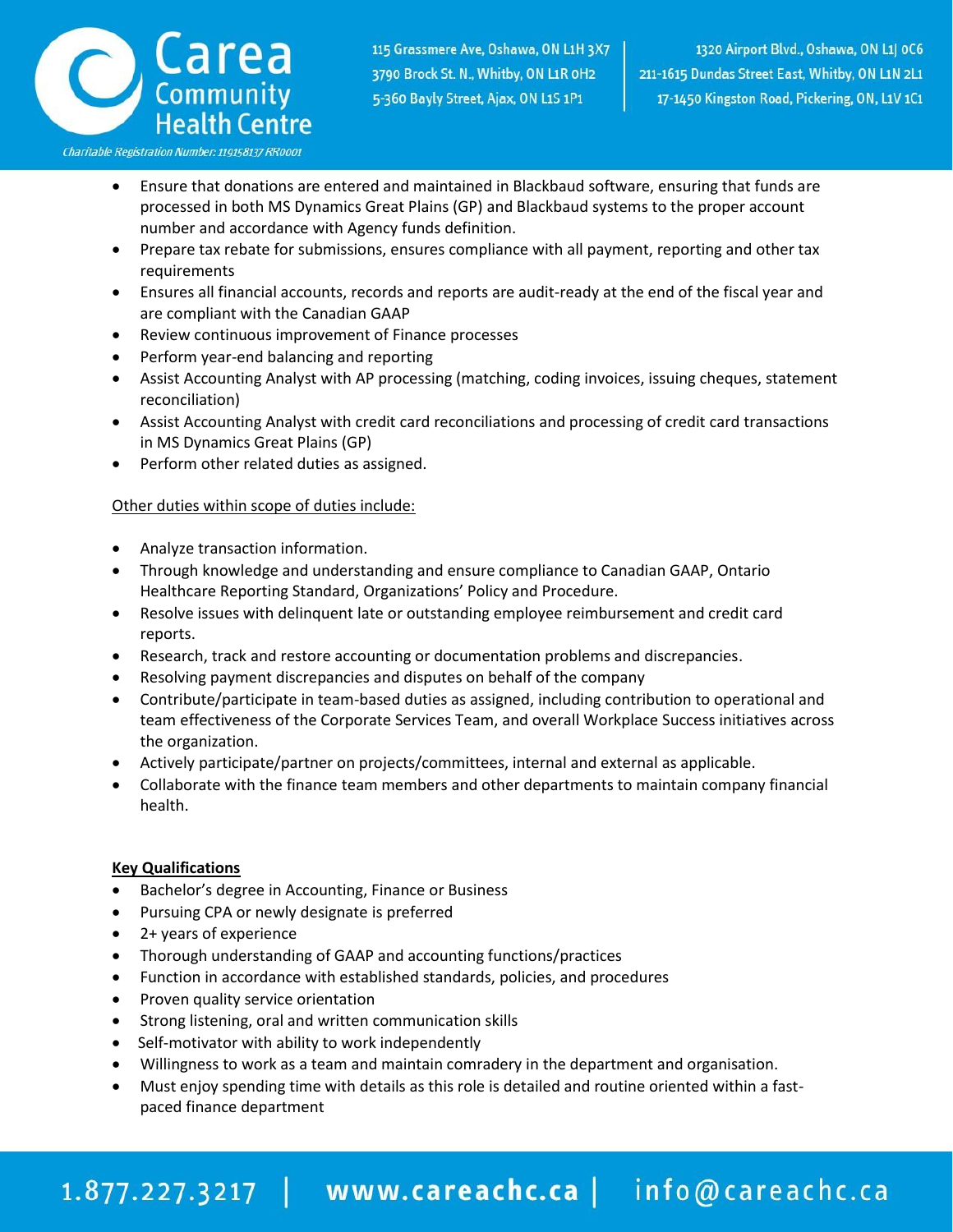

- Strong organization, and time management skills as there will be multiple/simultaneous deadlines on a regular basis
- Proficiency in the use of computers and various software applications as relates to financial/accounting administration (including purchase order)
- Proficient with computer skills in word processing, email, and spreadsheets work/development, and ability to explore the Internet
- Ability to handle multiple requests and work in a fast-paced office environment
- Demonstrates a "can-do" attitude. Results-driven
- Demonstrated ability to manage workload with simultaneous deadlines, determine priorities and meet deadlines.
- Familiarity with financial systems (e.g., Great Plains), proficiency with computer skills in word processing, email, and spreadsheets work/development, and ability to explore the Internet
- Ability to provide support and input into departmental objectives as aligned with Agency's Strategy, to assist in evaluating and continuously improving work processes
- Must have proven experience with always maintaining confidentiality

**Full vaccination (minimum two doses) against COVID-19 is mandatory for this position (Carea CHC will however adhere to its duty to accommodate those who are unable to be fully vaccinated for a reason related to a human right protected ground).**

## **Application Process:**

- 1) If you are interested in being considered for this position, please submit a cover letter and resume outlining your qualifications and expectations by email t[o recruiting@careachc.ca.](mailto:recruiting@careachc.ca) This position will remain posted until filled.
- 2) While we thank all applicants for their interest in applying, only those qualified and considered for an interview will be contacted. All applicant submissions will be kept on file for six months, for future consideration.
- 3) All applicants are encouraged to provide a valid email address for communication purposes. Applicants may receive written correspondence regarding this job posting directly to the email address provided on their resume. As an applicant, it is your responsibility to ensure that you check your email regularly.
- 4) All positions are subject to the successful completion of the following pre-employment conditions for all external hires: Reference Checks; and Criminal Background checks (including Vulnerable Sector Screening).

# 1.877.227.3217 | www.careachc.ca | info@careachc.ca